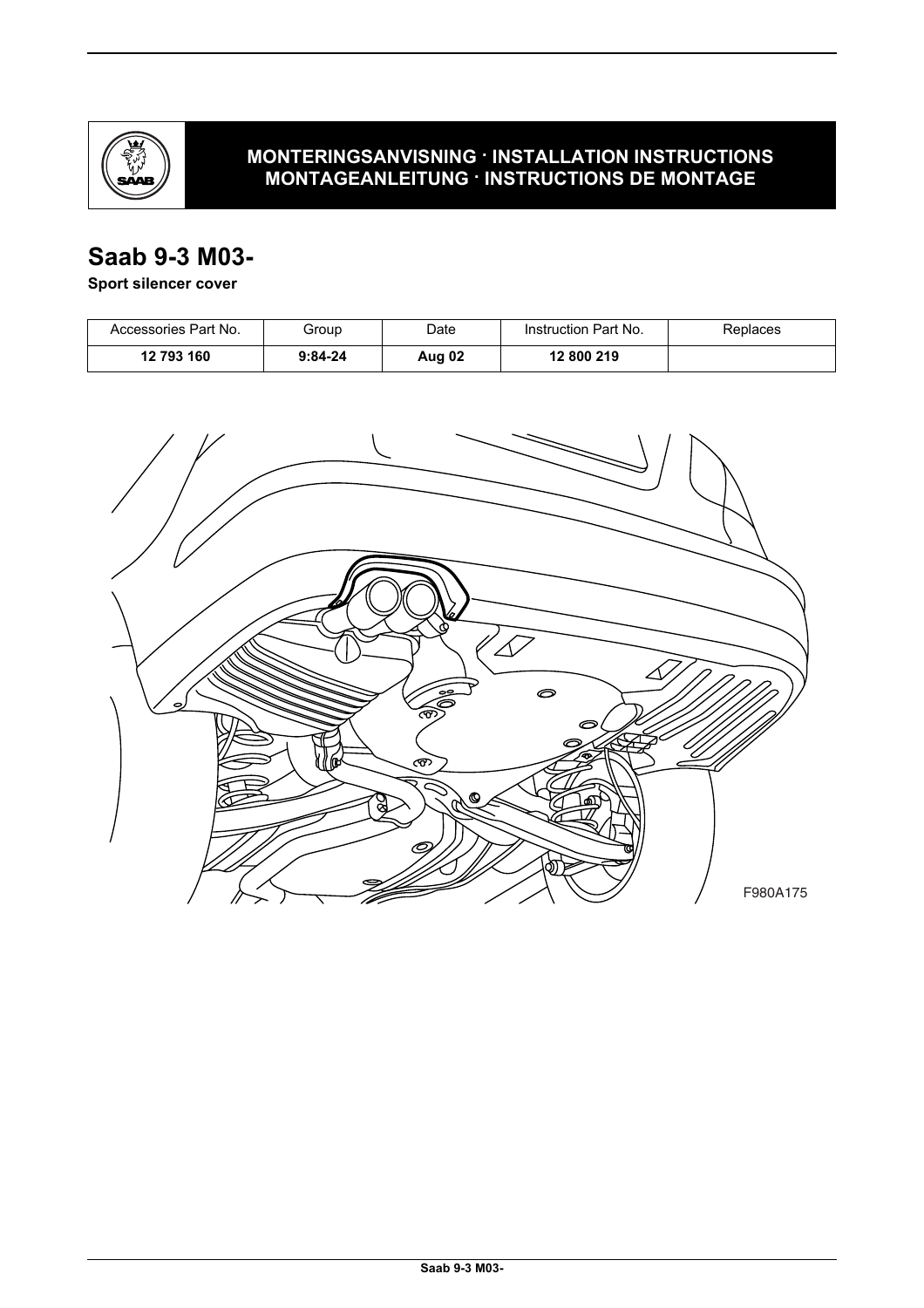

- 1 Cover
- 2 Screw (x2)
- 3 Nut (x2)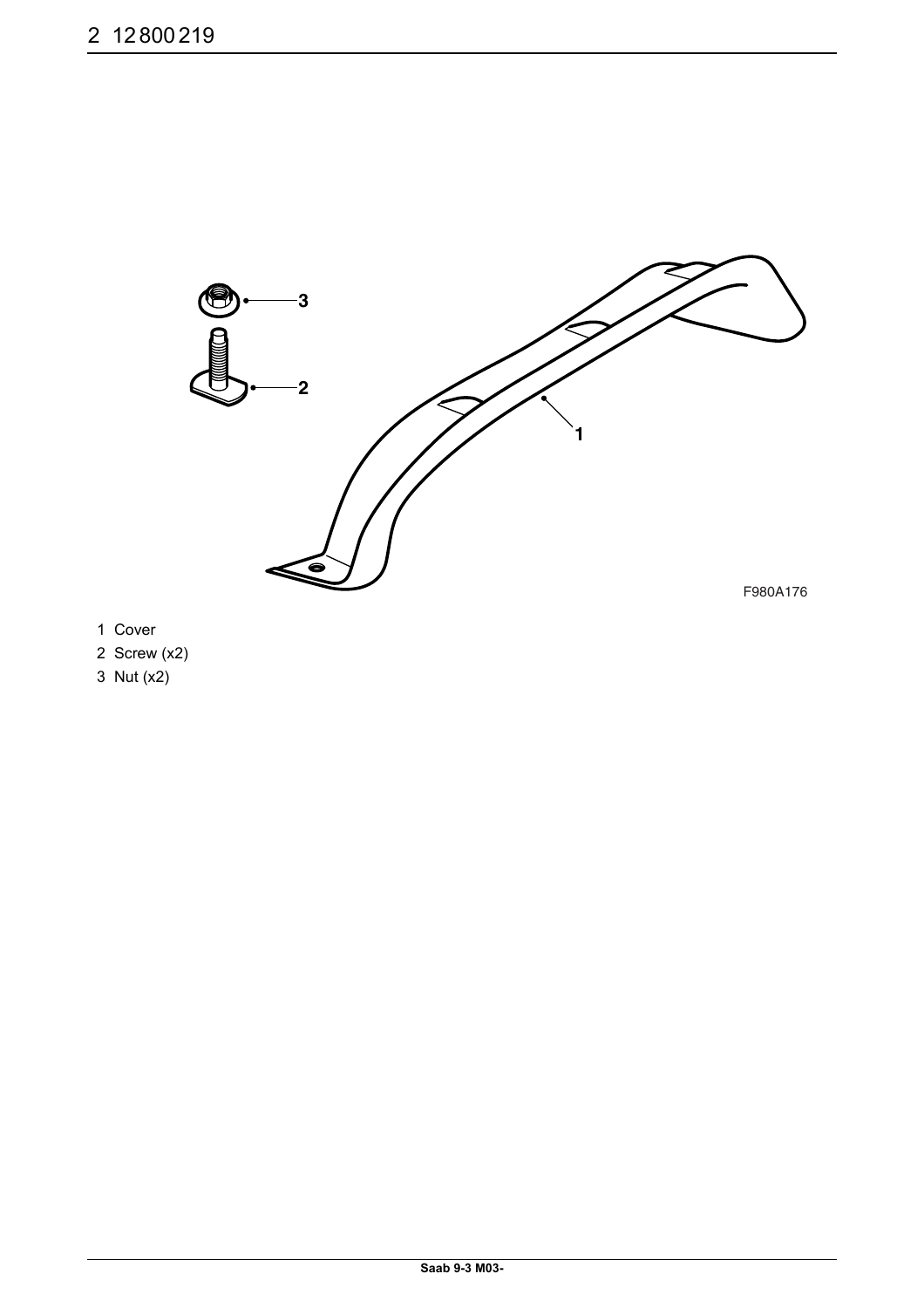

The cover can be painted with the same colour as the car, see "Directions for painting PC/PBT plastics" in this installation instruction.

- 1 Raise the car and remove the rear silencer according to the description in the sport exhaust system installation instructions.
- 2 Using a reciprocating saw, make a recess in the lower section of the bumper as indicated with the shaded area (a universal knife with hooked blade can also be used).

# **WARNING**

Exercise caution when using a saw or knife as this may cause injury.

#### **Important**

Cut or saw as precisely as possible. Adjust if necessary using a file.

- 3 Align the cover and drill two 5 mm holes using the cover as a template.
- 4 Fit the cover using screws and nuts.
- 5 Lower the car.